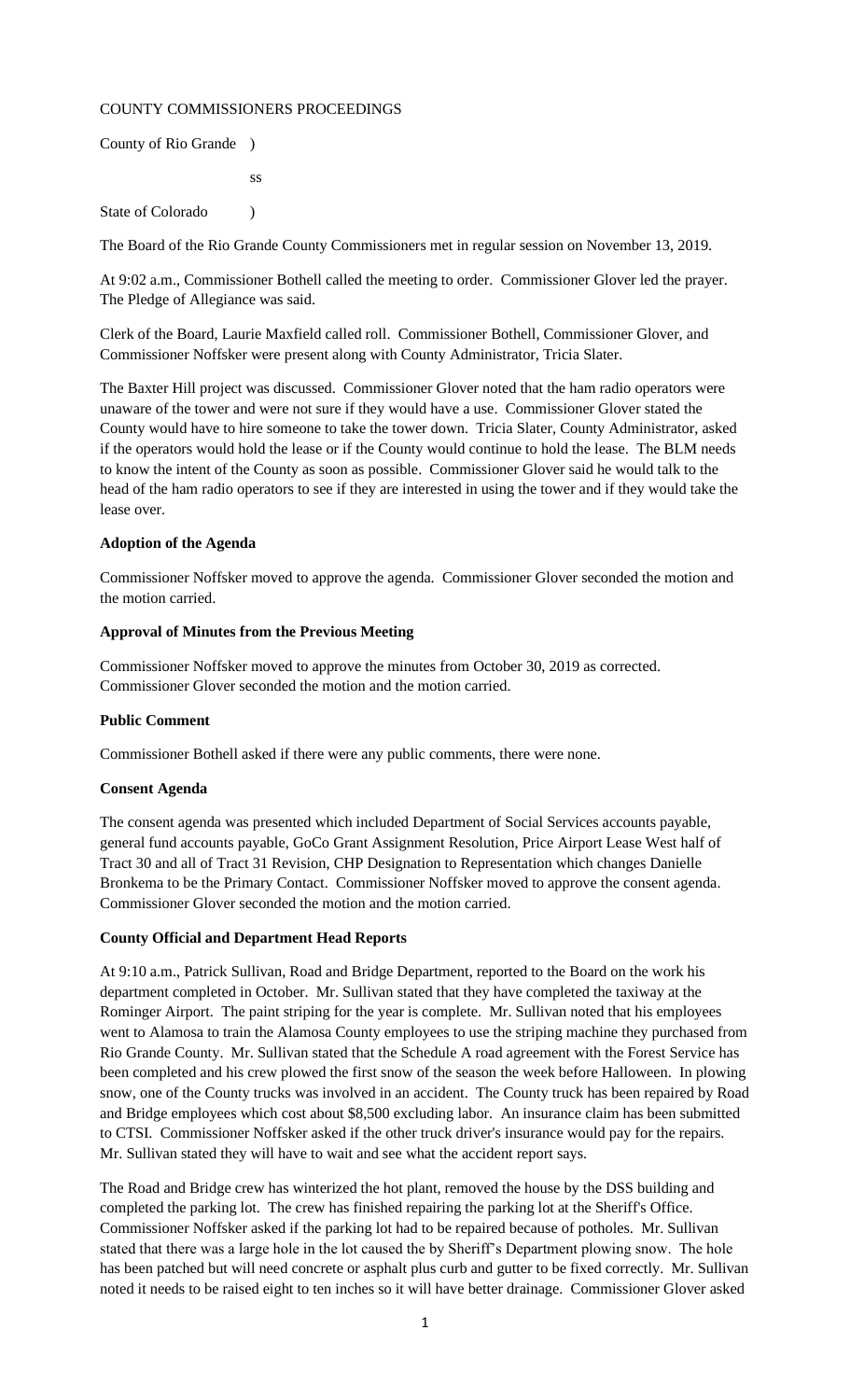Mr. Sullivan what it would cost to have it paved with a rise and the curb and gutter. Mr. Sullivan stated he did not know but to fix it right it would need curb and gutter plus a water sheet so it would drain correctly and then be paved. Mr. Sullivan stated that solving one problem also creates another problem because fixing the parking lot would cause the sidewalk to be hazardous. He also noted that the County has already spent \$4,400 to \$4,600 in a gravel type road base to fill the hole now.

Mr. Sullivan presented his proposed work schedule for the remainder of November. He stated that his crew will have the conveyor leg at the hot plant laid down to rebuild tomorrow. They will also mount wings on the remaining graders for the upcoming snow season. Mr. Sullivan noted his department will also put two new Cat graders into service and will push to stockpile on the 10 South pit for the upcoming projects. Mr. Sullivan and Darryl Miles will attend CCI. The department will also continue trimming trees in the South Fork area. Mr. Sullivan stated that they have used the hot plant for nineteen seasons. They will have a crane lay the conveyor on the ground tomorrow and will start rebuilding the conveyor. He will have the sides and floor tested to see if they need to be replaced. The cost to repair the leg is \$106,000 and the cost to replace the conveyor would be \$600,000. Mr. Sullivan stated that he would like to order the parts now so they can start the repair work now while the weather is nice. Mr. Sullivan noted that he has \$200,000 in his budget for crushing but will only use \$100,000 of that money. He would like to put the remaining \$100,000 into the repairs that are needed at the hot plant to balance the budget lines. At the present time, the Road and Bridge department is within budget. Commissioner Glover stated that he thought Mr. Sullivan should move forward on this project now. Commissioner Bothell and Commissioner Noffsker agreed. Mr. Sullivan noted that he hoped to have the repairs completed by May 2020.

Mr. Sullivan reported that last spring a portion of the dike on the west side of Highway 285 had water seeping over it. He noted that it is the Commissioner's job, by state law, to inspect the dike but said there is nothing that says who would repair it. There is about 1,000 linear feet of the dike that needs to be repaired. Mr. Sullivan asked if he should have his crew repair the dike with waste material that needs to be used. Commissioner Glover stated that he thought the crew should go ahead and do it now. Commissioner Noffsker agreed. Mr. Sullivan told the Commissioners he lost one employee yesterday and is losing another one today because of low wages and competition from CDOT. That will put his crew at eighteen people. Mr. Sullivan noted that the budget needs to be looked at to see how wages can be increased. HUTF (Highway User Tax Fund) provides funding to help keep employees. Commissioner Noffsker asked how the County benefits and wages compared to the State. Mr. Sullivan noted that the County pay \$22.50 per hour including benefits while the State pays plow drivers \$25 per hour.

At 9:42 a.m., Dixie Diltz, Land Use Department, presented a contract from TJ Dlubac from Community Planning Strategies to provide on-call planning service. The contract is for \$90 per hour to provide help to the County when needed. The hourly rate would be \$175 per trip for onsite support. The contract will be evaluated by Ryan Dunn, County Attorney, and Ms. Diltz will be asking the Commissioners to approve the contract at their next meeting. Mr. Dunn asked how often the County needs to use this service. Ms. Diltz stated she did not know as they haven't had this service or contract before now. Ms. Diltz stated that TJ could help with third party reviews, the code book and other items. TJ would not get paid unless the County used his services as there is no retainer cost. Mr. Dunn said he will look at the contract and put it on the agenda for approval at the next meeting.

Ms. Diltz reported that she emailed a fee schedule to the Commissioners. She asked if they would look at it and give her feedback. She added that she will be asking for approval on the fee schedule in December or January. She noted that other counties and their fees are included on the chart for comparison. She said that if the fee for a conditional use permit was raised that fewer people might apply for that permit. Ms. Diltz stated she would like to have input on the chart regarding camping fees which would be a new permit if the new Development Code is adopted.

Commissioner Noffsker asked if a general contractor needed a license with the County or State. Ms. Diltz stated that a license was not needed. Commissioner Noffsker noted that at the present time there is not an inspection on finished work because a contractor doesn't have to have a license or be bonded to be a contractor. It was noted that quality of work done by contractors is not regulated. Ms. Diltz stated that septic work has to be done by a licensed contractor and noted that the City of Monte Vista requires contractors to be licensed. Commissioner Bothell suggested a work session with local contractors invited to attend to get their input on the issue. Ms. Diltz stated this is a topic they should discuss with Mr. Kern in the building department.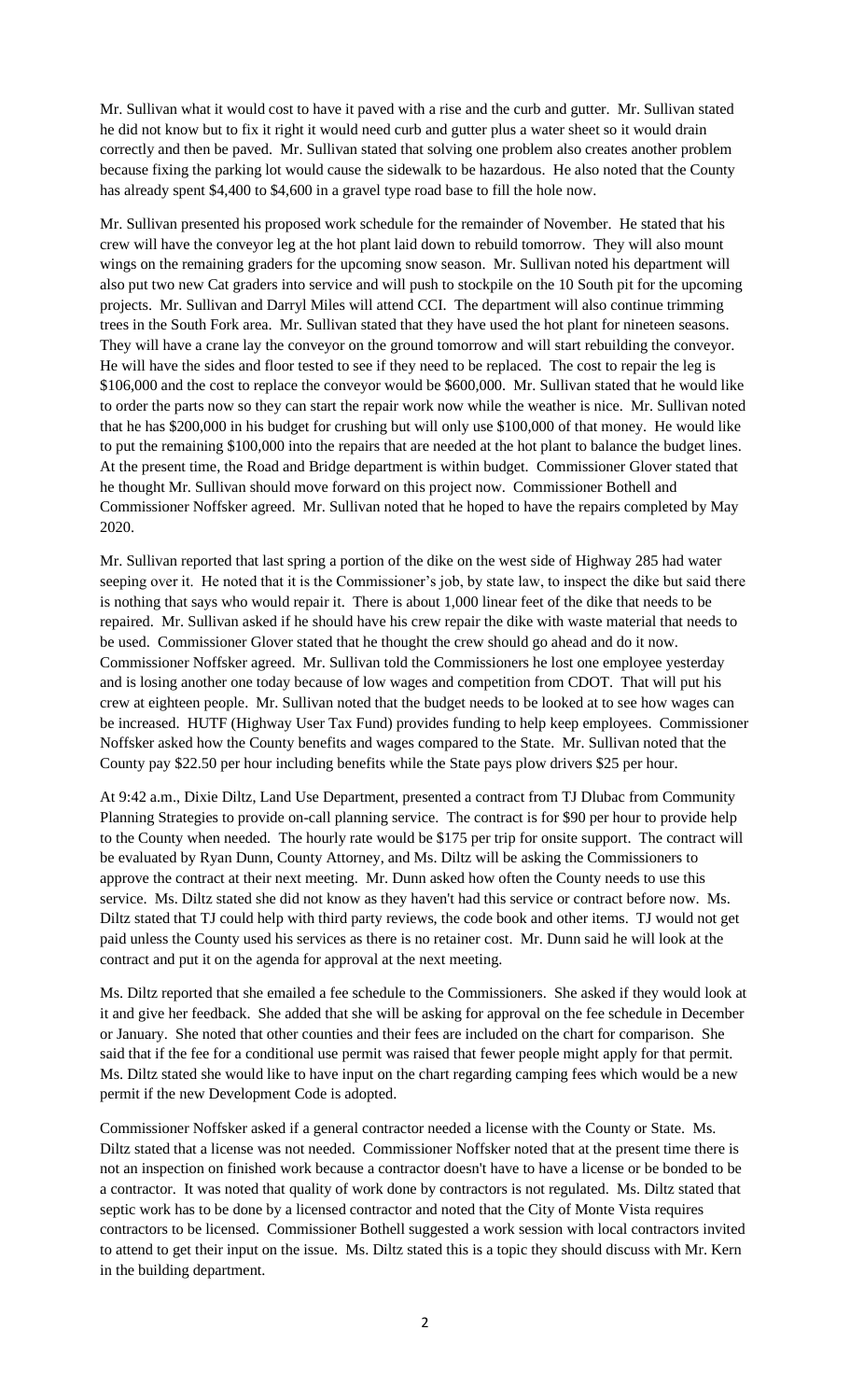Ms. Diltz gave the Commissioners a letter of resignation from Dwight Freeman. Mr. Freeman is resigning from the Planning and Zoning Board. Ms. Diltz stated she has received three letters of interest for two open positions. She asked the Commissioners to give her names of anyone within the County that would be interested in serving on this board.

Ms. Diltz stated that there have been several advertising signs along county roads. Many of these signs have been placed that advertise "Call Mervin for Pole Barns". The sign ordinance for the County states that each sign in an individual place on private property requires a \$50 permit. No signs are allowed in public right of ways. Ms. Diltz has contacted Mervin twice regarding the signs.

Ms. Diltz stated that Andrew Buffington has a camper on property outside of Del Norte, in the County, owned by Kristen Edelman There is also a vacant building on the property. Mr. Buffington has been living in the trailer at various locations since at least March. Ms. Diltz found him living in the trailer on his aunt's property in South Fork in March of this year. Ms. Diltz and the Sheriff's Department spoke to Mr. Buffington and at that time and eventually got him to leave the site. Ms. Diltz delivered a letter to Mr. Buffington on November 7, 2019, stating he must move the trailer within 30 days. Ryan Dunn, County Attorney, stated that Mr. Buffington probably doesn't have permission to be on the property and that he is trespassing. Ms. Diltz stated that he must have written permission to stay on the property or he will have to move. With written permission he can only stay thirty days. Ms. Diltz noted that the new code book could allow him to stay six months. Mr. Dunn stated that he will follow up with the land owner to see if Mr. Buffington has written permission to stay on the property.

At 10:16 a.m., Commissioner Bothell stated that Randy Kern, Building Department, would not be present. Commissioner Bothell did have a letter Mr. Kern received from the State Plumbing Board. The letter states the State Board will begin doing plumbing inspections in the County effective January 1, 2020 instead of July 1, 2020. Commissioner Bothell noted the building log received from Mr. Kern had nothing notable in it.

At 10:21 a.m., Commissioner Bothell reported that Jay Sarason, Manager of the Rominger Airport, would not be present but had submitted three bids for fencing at the Airport for the Board's consideration. Commissioner Noffsker stated that the bids did not compare regarding number of wire strands and t-post height. Commissioner Noffsker expressed concern over the 5'5" t-posts on one bid because that would make the fence too low to be effective. Tricia Slater, County Administrator, noted that Mr. Sarason recommended the Board accept the bid from Your Great Outdoors in the amount of \$5,770. Commissioner Glover asked what Mr. Sarason had asked the companies to bid on because the bids were all different. Commissioner Noffsker stated the fence is to restrict access to the airport and a four wire fence would be better and more secure. The airport has received a DOLA grant for this project and Commissioner Noffsker asked if the fencing project had to be completed by the end of the year according to the grant. Ms. Slater stated that she has not seen any paperwork regarding the DOLA grant. Commissioner Noffsker noted the Board could contact Sarah Stoeber, who is administering the grant, to find out what is included in the grant and the timeline to complete the fencing project under the grant. Ryan Dunn, County Attorney, noted that the Board needs clarification on the bids. The bids will be sent back to Mr. Sarason for clarification before the Board decides which bid to accept.

At 10:34 a.m., Commissioner Bothell stated that at the previous meeting the Board decided to share the increase of the health insurance with the employees. Commissioner Bothell, also, stated that at the budget meeting regarding this issue, it was recommended to the Board that the County pay the entire cost of the increase. Commissioner Glover moved that the County pay the full insurance increase for all employees. Commissioner Noffsker seconded the motion and the motion carried.

At 10:35 a.m., the Board adjourned to the Board of the Department of Social Services.

At 10:45 a.m., the Board meeting resumed.

The Board of County Commissioners acting as the Department of Social Services decided that the pay equalization that Ms. Kern presented be approved, recorded in the department of Social Services minutes. The pay equalization would increase selected employees pay rate.

At 10:45 a.m., Tricia Slater, County Administrator, reported on the WSB contract and confidentially agreement. Ms. Slater noted that Ryan Dunn, County Attorney, wrote the confidentially agreement. Mr. Dunn stated County information can be shared as needed within the County, but it is unclear what "is needed" means. Mr. Dunn noted that his concern is that County information will be shared outside of the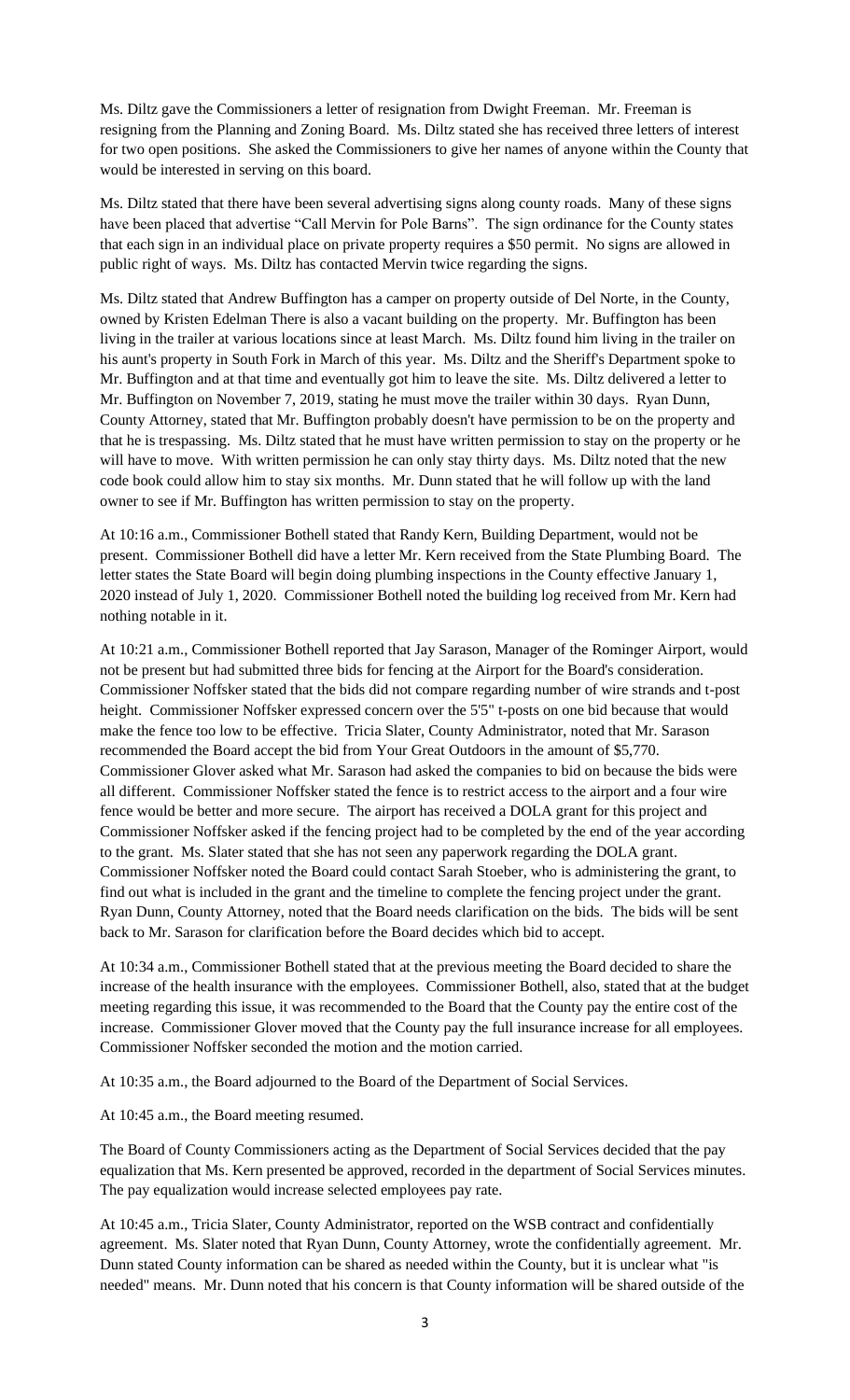County and this agreement addresses that concern. Mr. Dunn noted the importance of County information remaining in the County. Ms. Slater stated that the WSB contract is \$2,675 per month and was due November 1, 2019. Ms. Slater noted that \$8,900 annual fee is due when the contract is signed. Commissioner Glover asked if this was the same amount that the County has been paying. Ms. Slater noted this is a \$90 increase per month. Commissioner Noffsker stated that the exclusions in the contract are too general. Mr. Dunn stated the exclusions are too ambiguous and that it needs to be more specific. Commissioner Noffsker asked how much was duplicated with Tyler Technologies Contract. Ms. Slater stated that none of it is duplicated because Tyler Technologies is for software only. Commissioner Glover asked if more bids could be obtained from companies within the Valley. Ms. Slater stated that she could try to get more bids but she thought the Board should accept the contract with WSB. Commissioner Glover said he feels that acceptance of the WSB contract should be put on hold for the present time until it can be looked at in more detail. Ms. Slater stated that the County is already late paying WSB as the contract ended October 31, 2019. Mr. Dunn noted he would like to know how often WSB does work on the County computers. Mr. Dunn questioned if the contract with WSB is cheaper than paying them on an as needed basis and what the County would receive for the \$1,200 increase this year. Commissioner Bothell stated that WSB has been highly recommended. Commissioner Noffsker asked what the County is buying from WSB and what is the County receiving from WSB. Commissioner Glover asked if this contract contained the standard service plan exclusions. Mr. Dunn stated that the Board needs to get clarification regarding the contract. Commissioner Noffsker stated that the contract needed to be sent back to WSB for clarification on the language used in the contract. Commissioner Glover moved to table the decision on the WSB contract and the Tobin, Dawsey & CO, LLC discussion. Commissioner Noffsker seconded the motion and the motion carried.

At 11:15 a.m., Tricia Slater, County Administrator, presented server bids to the Board. The bid from Tyler Technologies is for \$30,118 and does not include installation or configuration. The bid from WSB is for \$19,224 plus \$4,500 for installation and configuration. Commissioner Glover moved to accept the WSB bid including the cost of installation and configuration. Commissioner Noffsker seconded the motion and the motion carried.

At 11:20 a.m., Ryan Dunn, County Attorney, stated that he had met with Dixie Diltz, Land Use Department, to discuss the Schoen/O'Rourke gravel pit decision. The court vacated the Board's decision because the gravel pit is less than ten acres and the Judge determined it should be considered a minor gravel pit. The Board needs to go back and review the application as a minor gravel pit instead of a major gravel pit. Ms. Diltz asked if she could offer the applicants a waived fee on a new application if it is resubmited after January 1, 2020. Commissioner Noffsker asked if a decision needed to be made today. Mr. Dunn commented if a new application is filed, the Board would need to decide whether they would like to waive the application fee considering that, in Mr. Dunn's opinion, much of the litigation was due to a poorly written existing code book. He's opinion is that waiving the fee might be a fair gesture on the part of the Board and the Board collectively agreed they would be inclined to waive the fee if the applicants reapplied. Mr. Dunn explained that the wording of the order sends it back to the Land Use Office for administrative review. He also noted that it is up to Ms. Diltz how to proceed on this issue. Ms. Diltz said that the site doesn't qualify as a minor gravel pit. Mr. Dunn stated that he and Ms. Diltz agree that it is not a minor gravel pit. Ms. Diltz asked if the board wanted to appeal the court decision. Mr. Dunn advised the Board not to appeal the court decision because it would save the County time, energy and money. The Board agreed that they should not appeal the decision of the court. Ms. Diltz stated that she would talk to the applicants and offer to waive the fees if they decided to reapply.

#### **Commissioners Updates**

Commissioner Bothell asked Commissioner Glover and Commissioner Noffsker if they had any updates for the Board. There were no updates.

At 11:40 a.m., Commissioner Glover moved to adjourn the regular meeting and move into executive session, CRS 24-6-402 (4)(b), for legal advice from the County Attorney. Commissioner Noffsker seconded the motion and the motion carried.

At 1:00 p.m., the Board exited executive session.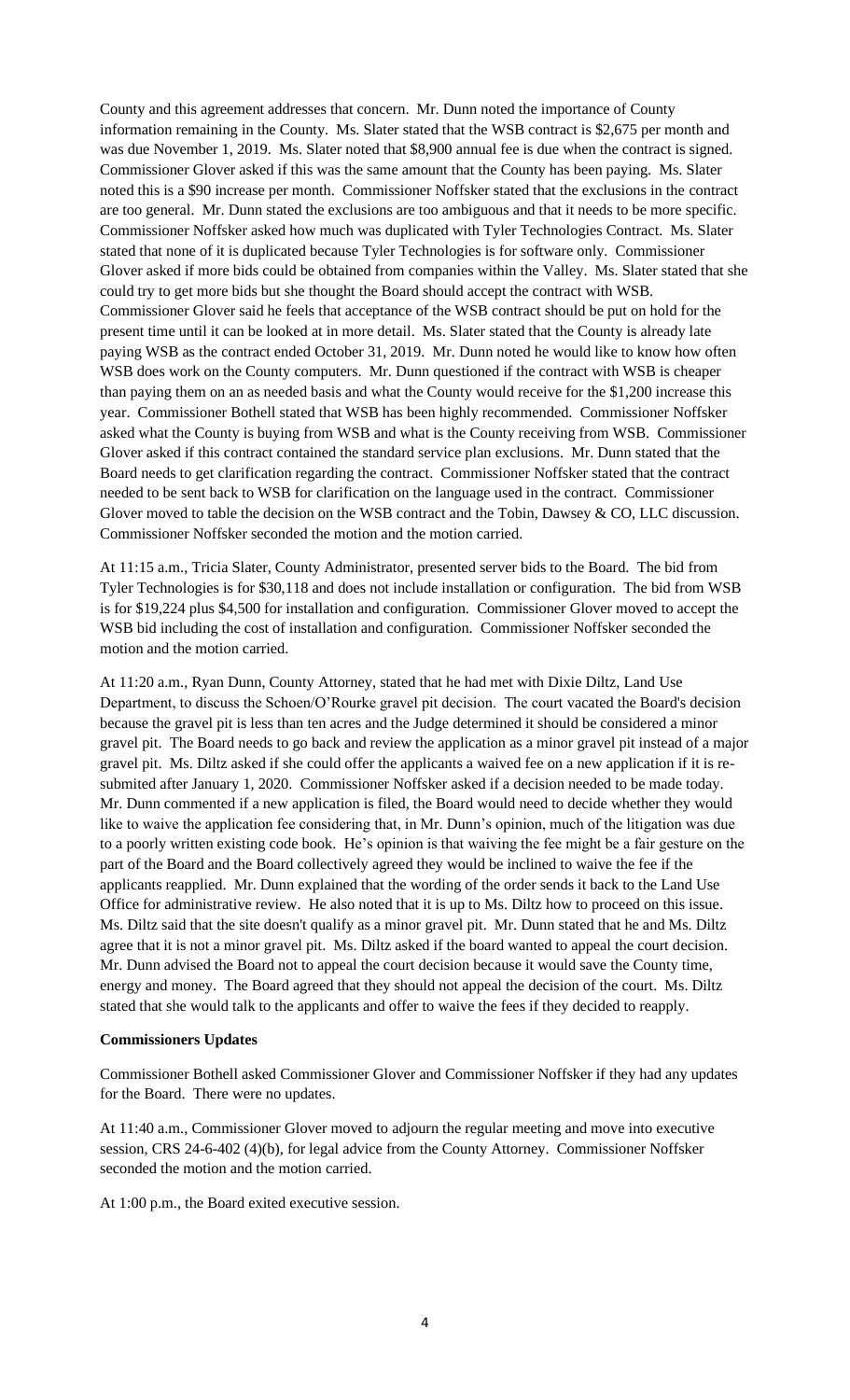Attest:

Nikita Christensen Suzanne Bothell Clerk of the Board Chairman

\_\_\_\_\_\_\_\_\_\_\_\_\_\_\_\_\_\_\_\_\_\_\_\_\_\_\_ \_\_\_\_\_\_\_\_\_\_\_\_\_\_\_\_\_\_\_\_\_\_\_\_\_\_\_\_\_\_\_\_\_

# COUNTY COMMISSIONERS PROCEEDINGS

County of Rio Grande )

ss

State of Colorado (1)

The Board of the Rio Grande County Commissioners met in regular session on November 26, 2019.

At 9:00 a.m., Commissioner Bothell called the meeting to order. Commissioner Noffsker led the prayer. The Pledge of Allegiance was said.

Clerk of the Board, Nikita Christensen called roll. Commissioner Bothell, Commissioner Glover and Commissioner Noffsker were present along with County Administrator, Tricia Slater.

# **Adoption of the Agenda**

Commissioner Glover moved to approve the agenda as presented. Commissioner Noffsker seconded the motion and the motion carried

# **Approval of the minutes from the previous meeting**

Commissioner Glover moved to approve the minutes from November 13, 2019 as corrected. Commissioner Noffsker seconded the motion and the motion carried.

### **Public comment**

Commissioner Bothell asked if there were any public comments, there were none.

### **Consent agenda**

The consent agenda was presented which included accounts payable, payroll, appointment of Patrick Sullivan as proxy for the Rio Grande Canal annual meeting, Airport RAF Grant approval, Airport Fence Grant by COG and DOLA, Treasurer's three year software contract for Avenu Holdings, LLC, Veterans report, approval to amend road grader lease contract with lower interest rates, signing PILT and SRS Support Letter, Jean Borrego's contract for Homeland Security Grant Contract for 2019 Grant, and abatements for 2018 for the San Luis Valley Asset management for \$10.94 parcel number 15300-06-019, \$11.57 parcel number 15300-06-021, \$11.57 parcel number 15300-06-022, and \$187.02 parcel number 15300-06-018. Commissioner Glover moved to approve the consent agenda. Commissioner Noffsker seconded the motion and the motion carried.

### **2019 Monthly Vouchers**

| <b>Vendor</b>                            | <b>Amount</b> |
|------------------------------------------|---------------|
| ABSMEIER LANDSCAPING & CONSTRUCTION, LLC | \$464.04      |
| AGENCY TOURISM MARKETING                 | \$115.51      |
| AIRGAS USA, LLC                          | \$521.44      |
| <b>ALAMOSA COUNTY</b>                    | \$315.00      |
| <b>AMY LIN ENGLE</b>                     | \$500.00      |
| ASPHALT DRUM MIXERS, INC.                | \$36,049.52   |
| <b>AUBREY PARGIN</b>                     | \$186.60      |
| AVENU HOLDINGS, LLC                      | \$1,409.40    |
| AVIONICS SPECIALISTS, LLC                | \$1,350.00    |
| <b>BALLANTINE COMMUNICATIONS, INC</b>    | \$3,279.00    |
| <b>BRENDA ATENCIO</b>                    | \$100.00      |
| BROWN INDUSTRIES, INC.                   | \$139.89      |
| BUSINESS SOLUTIONS LEASING, INC          | \$60.10       |
| <b>CARLA CLUTTER</b>                     | \$152.00      |
| <b>CAROL KEITH</b>                       | \$75.00       |
| <b>CAROL VORIS</b>                       | \$10.35       |
|                                          |               |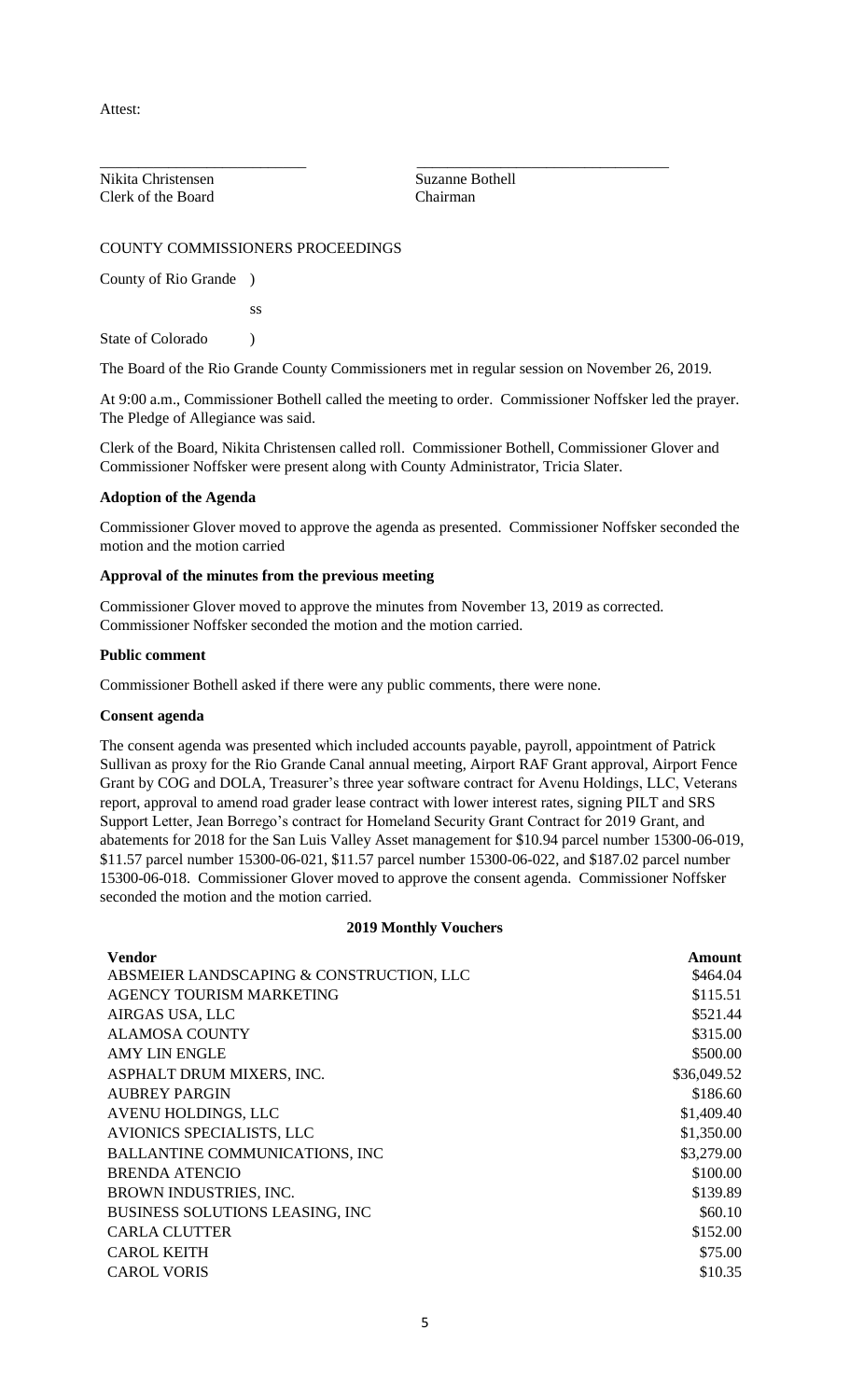CELBEE GALLEGOS \$140.00 CENTER PARTS STORE, INC \$628.08 CENTER TIRE STORE, INC \$507.62 CENTURYLINK \$192.14 CHERILYN RUE \$33.50 CIELLO POWERED BY SLVREC \$1,476.89 CINDY HILL \$156.85 CO STATE FOREST SERVICE \$2,462.00 COLORADO CHAPTER \$400.00 CONEJOS COUNTY NURSING  $$2,471.44$ CONTROL SOLUTIONS INC  $$63.00$ DIGITCOM ELECTRONICS, INC \$1,758.06 DISTRICT ATTORNEY OFFICE \$22,166.67 EMILY BROWN \$632.39 FIRST BANKCARD \$16,663.41 GALLS, LLC  $$1,158.24$ GCR TIRE CENTER / TDS \$9,457.46 GLENALEE MITCHELL \$190.20 GOBINS, INC  $$344.68$ GREAT AMERICA FINANCIAL **\$490.03** HAYNIE'S INC. \$1,674.36 ICP, INC. \$125.00 IDA SALAZAR \$201.60 IHS PHARMACY **\$98.96** INDUSTRIAL & FARM SUPPLY \$129.92 INLAND TRUCK PARTS & SERVICE \$8,028.88 JEAN BORREGO 55,605.61 **JEANETTE HOWEY** \$43.00 JORIE SCOTT S113.50  $K$ D KLENE  $$227.12$ LAURIE MAXFIELD \$200.00 LAWSON PRODUCT INC \$279.43 LENCO WEST, INC \$287.45 LEROY A ROMERO 6150.00 LINDA ROBINSON \$130.00 MADDOX COLLECTIONS \$139.50 MASTER PRINT & WEB DESIGN, INC \$100.00 MCKESSON MEDICAL SURGICAL  $$79.22$ MONICA FALK \$174.00 MONICA FELIX \$152.60 MONTE GLASS SHOP \$861.00 MONTE VISTA CHAMBER \$750.00 MYERS BROTHERS TRUCK AND TRACTOR, INC \$153.87 NANCY DAVIS \$115.30 PARTS PLUS OF NEW MEXICO, INC \$527.54 PAUL WERTZ  $$92.30$ PETTY CASH, R & B DEPT \$87.26 QUILL.COM \$253.55  $S & S$  S DISTRIBUTION, INC  $$85.00$ SARAH HERRERA  $$54.50$ SIMPLE DISTRIBUTORS LLC \$252.36 SLV PARTS, INC \$554.18 SLV REC \$938.00 STAPLES BUSINESS CREDIT S2,142.87 STATE OF COLORADO 5418.51 SUMMIT MARKET SERVICES AND SUMMIT MARKET SUMMIT PUBLISHING \$800.00 THOMPSON DISTRIBUTING INC \$528.00 TOP VALUE \$21.79 TORRES PLUMBING & HEATING, LLC \$200.00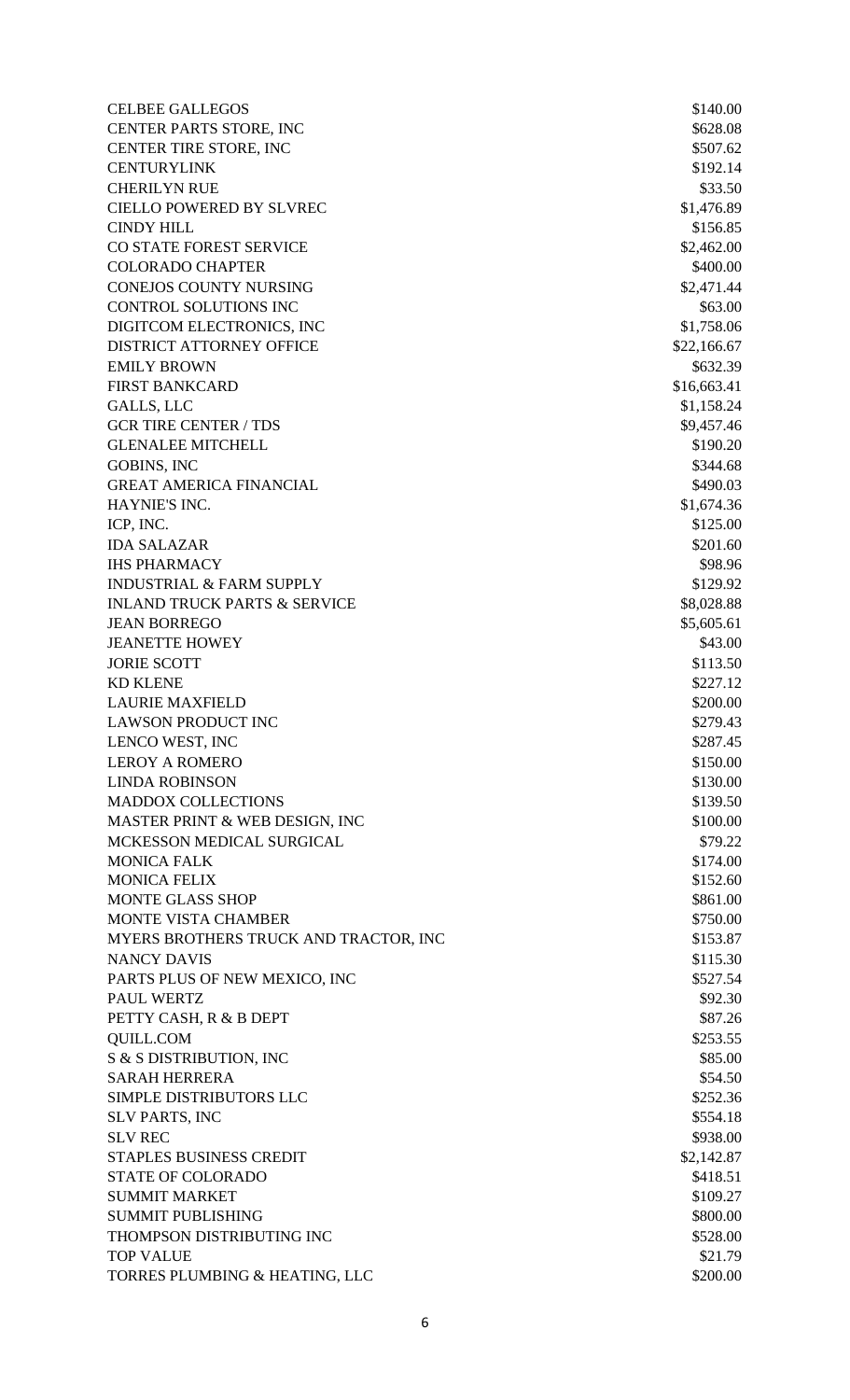| <b>U.S. TRACTOR, INC</b>      | \$110.21     |
|-------------------------------|--------------|
| UNITED REPROGRAPHIC           | \$127.93     |
| VALLEY LOCK AND SECURITY, INC | \$658.50     |
| <b>VALLEY PUBLISHING</b>      | \$1,151.00   |
| VALUEWEST, INC                | \$3,000.00   |
| <b>VERIZON WIRELESS</b>       | \$353.06     |
| <b>WAGNER EQUIPMENT</b>       | \$898.27     |
| <b>WAXIE SANITARY SUPPLY</b>  | \$107.00     |
| <b>WEX BANK</b>               | \$4,783.58   |
| WORLD FUEL SERVICES, INC      | \$14,791.73  |
| <b>WSB COMPUTER SERVICES</b>  | \$22,674.65  |
| <b>XCEL ENERGY</b>            | \$4,746.81   |
| ZEP MANUFACTURING COMPANY     | \$810.99     |
| <b>Total</b>                  | \$187,219.69 |

### **November 2019 Payroll**

| Road and Bridge:      | \$81,846.82  |
|-----------------------|--------------|
| DSS:                  | \$125,052.84 |
| <b>Weed District:</b> | \$3,939.87   |
| Airport:              | \$1,149.53   |
| Public Health:        | \$26,176.25  |
| <b>TOTAL:</b>         | \$487,838.82 |
|                       |              |

### **County Official and Department Head Reports**

The Board of County Commissioners adjourned and entered The Board of the Department of Social Services.

The Board of County Commissioners reconvened.

At 9:10 Jay Sarason, Airport Manager reported to the Board. He noted that the shelter is going well.

Mr. Sarason stated that he requested very simple bids for the airport fence which is why the bids differed. He explained that he asked for a three or four strand fence as the area has low pressure from livestock and is just a border for the property along with a fence to deter livestock. Three bids were presented as discussed at the previous BOCC meeting. Mr. Sarason recommended the bid from Your Great Outdoors for \$5,700.00. This bid was the lowest cost and the company was available to start work immediately. Commissioner Noffsker moved to approve the bid from Your Great Outdoors. Commissioner Glover seconded the motion and the motion carried. Mr. Sarason noted that the gate will be purchased soon before the grant deadline.

Mr. Sarason stated that he has offered an office space in the new Pilot Shelter to the Emergency Manager, Nikki Rosecrans. He also noted that they have come to an agreement with Sargent School for two aviation classes along with discussions around work study at the airport.

At 9:15 Emily Brown, Public Health, reported to the Board. Ms. Brown discussed communicable disease prevention. The flu season has had a lower base line, however, is expected to pick up soon. A norovirus outbreak has occurred in Mesa County. The disease is spreading fast and Mesa County has shut down schools in the area to prevent more spreading. The Front Range has an outbreak of Hepatitis A, mostly in homeless populations due to unsafe drug use. The Harm Reduction/SHARRP meetings are continuing, this program is to try to decrease the stigma disease transmission from needle sharing and re-use.

Ms. Brown presented an OEPR contract amendment with scope of work language. The amendment only includes grammatical corrections to the wording of the contract. Commissioner Noffsker moved to approve the contract amendment. Commissioner Glover seconded the motion and the motion carried.

Ms. Brown reported that the Rio Grande Mineral Health District paid Rio Grande County more than anticipated. End of year funds were \$12,000 above estimated.

Ms. Brown stated that the department will have a part time student employee starting on December 2, 2019. She is over the age of 18, however the department is looking into employing students under 18 in the future. Foundation funding will allow the department to hire a contractor or employee for the Regional Health Position.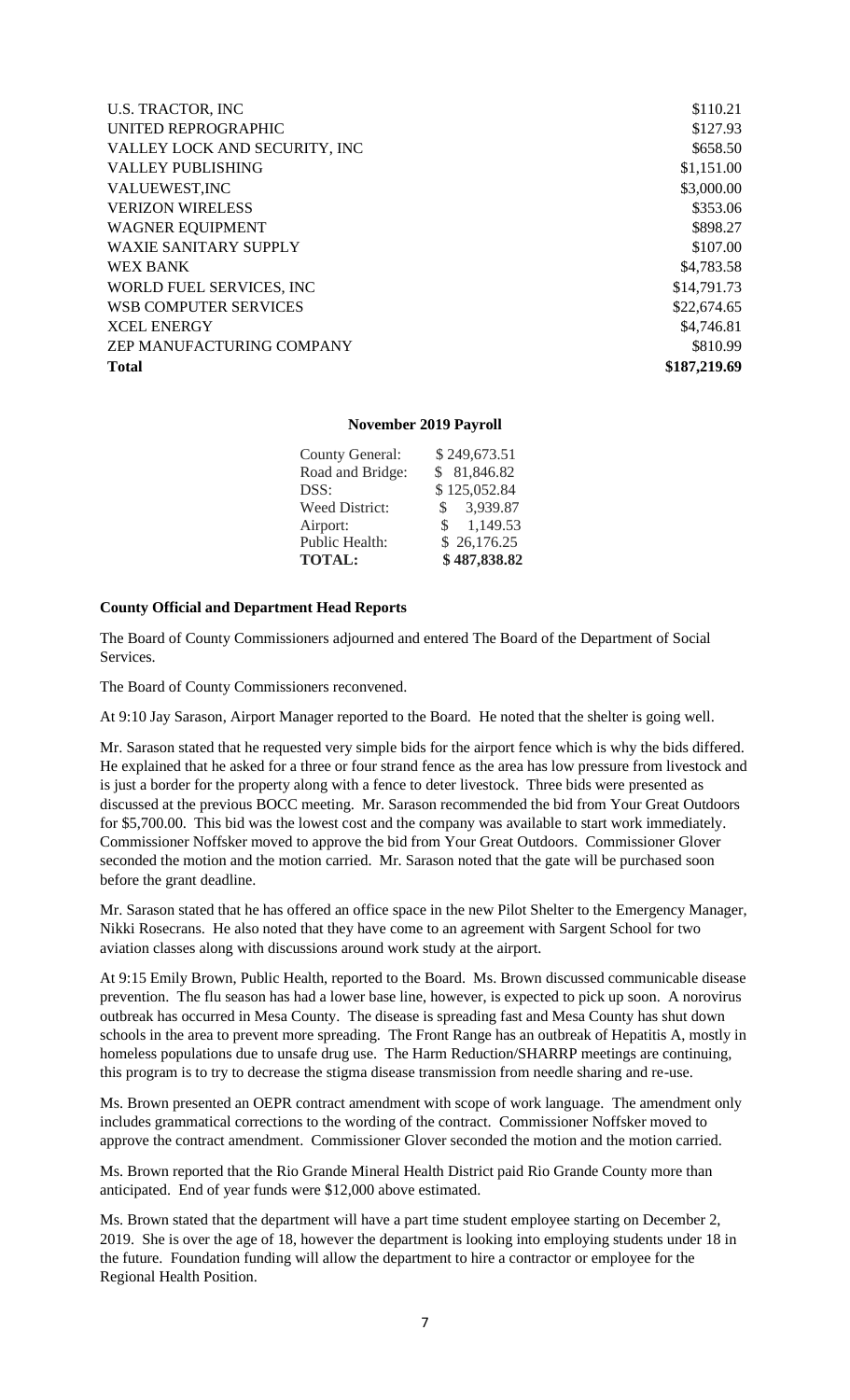Nicole Rosecrans, Emergency Management was present to update the Board. She presented a written report with completed tasks since she started in this position. It also included upcoming goals and scheduling of top priorities.

She discussed specific goals including an exercise partnering with the Monte Vista Coop on chemical spills. She also discussed the EMPG grant and explained that the reimbursement for that grant is a year and a half behind. The grant could fund a full time emergency management position in 2020.

Ms. Rosecrans also discussed the VOAD program and explained that position will be voluntary. The SLV Gives account has tiers to separate counties and towns. Towns are responsible for writing up MOU of how they can use the funds.

Ms. Rosecrans is also planning "multi-agency" meetings to plan more exercises and workshops.

#### **General Business and Administrative Items**

At 10:28 a.m., the update on Ellis/Railroad IGA was deferred to executive session.

At 10:28 a.m., a draft of a resolution for the Railroad was presented. The resolution explains why the railroad is important to the valley's economy. It was noted that the intended audience is people that don't understand the modern importance of this railroad to the economy. Commissioner Noffsker explained that each of the federal actions will be concerned with the local interests.

The resolution was read for the record as follows.

Commissioner moved for adoption of the following Resolution

#### BOARD OF COUNTY COMMISSIONERS COUNTY OF RIO GRANDE, STATE OF COLORADO

#### RESOLUTION NO 2019-

#### RESOLUTION SUPPORTING THE CONTINUATION OF RAILROAD SERVICE AND RAILROAD ACTIVITIES WITHIN RIO GRANDE COUNTY

WHEREAS, various economic interests and municipalities within Rio Grande County are serviced by the San Luis and Rio Grande Railroad and the San Luis Central Railroad; and

WHEREAS, operations of the railroads within Rio Grande County include but are not limited to the commercial export of grains, minerals, specialty rock products, and produce such as potatoes and barley; and

WHEREAS, the continuation of operations of the San Luis and Rio Grande Railroad is in question due to competing legal interests of the Railroad's creditors; and

WHEREAS, although unaffiliated, the San Luis Central Railroad is entirely dependent upon the continued operations of the San Luis and Rio Grande Railroad; and

WHEREAS, the Board of County Commissioners for Rio Grande County believes that any cessation, or even suspension, of railroad operations would have a detrimental effect on the economy of Rio Grande County.

NOW, THEREFORE, BE IT HEREBY RESOLVED by the Board of County Commissioners of Rio Grande County, Colorado:

THAT, the Board of County Commissioners of Rio Grande County hereby supports the continuation of railroad activities within the County as being essential to the local economy, and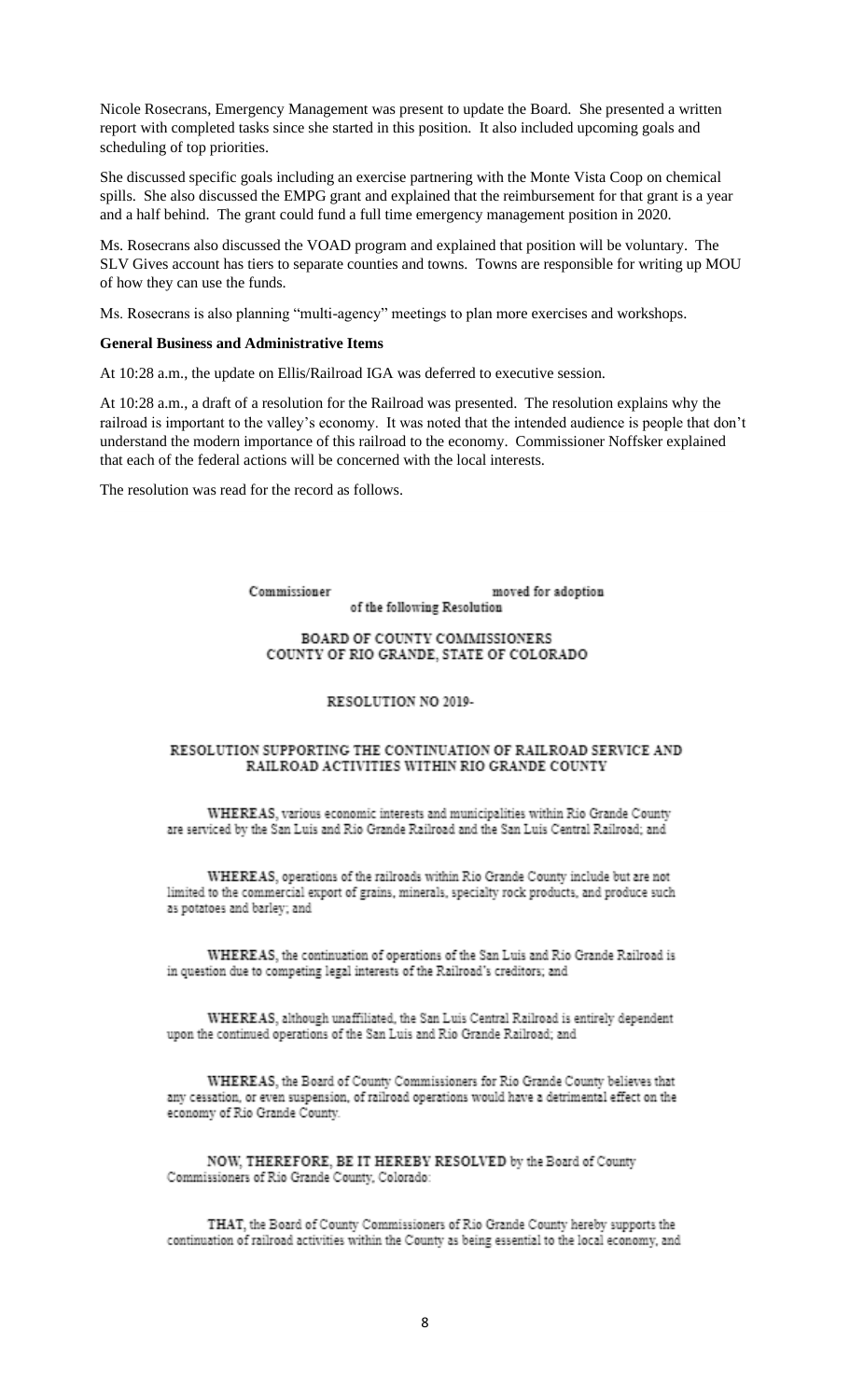opposes any remedy in law or equity which would result in the suspension or cessation of operations of the San Luis and Rio Grande Railroad and/or the San Luis Central Railroad. MOVED, READ, AND ADOPTED by the Board of County Commissioners of the County of Rio Grande, State of Colorado, at its regular meeting held the day of November 2019.

#### ATTEST-

#### RIO GRANDE COUNTY BOARD OF COUNTY COMMISSIONERS

Clerk of the Board of County Commissioners Suzanne Bothell, Chairperson of the Board

Gene Glover, Commissioner

John Noffsker, Commissioner

seconded adoption of the foregoing Commissioner Resolution. The roll having been called, the vote was as follows:

Commissioner Suzanne Bothell

Commissioner John Noffsker

Commissioner Gene Glover

Commissioner Glover moved to accept the resolution for the railroad. Commissioner Noffsker seconded the motion and the motion carried. Book 598 Page 2942

The draft of resolution for Export of Water Outside of the San Luis Valley was presented. The Board discussed the resolution and felt that revisions were needed. The Board tabled the resolution approval until December 11, 2019.

At 10:50 a.m., the WSB Computer Services Confidentiality Agreement was presented for approval. There were no substantial revisions submitted by WSB. Commissioner Noffsker moved to approve the Confidentiality Agreement. Commissioner Glover seconded the motion and the motion carried.

The WSB Computer Plan agreement was presented. Mr. Dunn said he feels comfortable with the contract that WSB provided. Commissioner Glover moved to approve the Service Plan Agreement. Commissioner Noffsker seconded the motion and the motion carried.

The WSB Computer Services IT Budget items for 2020 through 2025 were presented. These items were recommended by Tyler Tobin and priced by WSB Computer Services. Mr. Tobin has been hired to consult and protect the County against cyber threats and these items were his recommendation to protect the County. Commissioner Glover moved to approve the budget items. Commissioner Noffsker seconded the motion and the motion carried two-one with opposition from Commissioner Noffsker. One of the items on the budget list also includes a 45-minute training for employees. Mr. Dunn noted that training completion documents will need to be kept in employee files.

A draft of a letter to BLM concerning Baxter Hill was presented. The letter outlines the County's intention to remove the equipment from Baxter Hill but does not commit the County to a timeframe. Ms. Slater noted that the County did receive a bill for interest for about \$2,000.00 from the BLM. The Board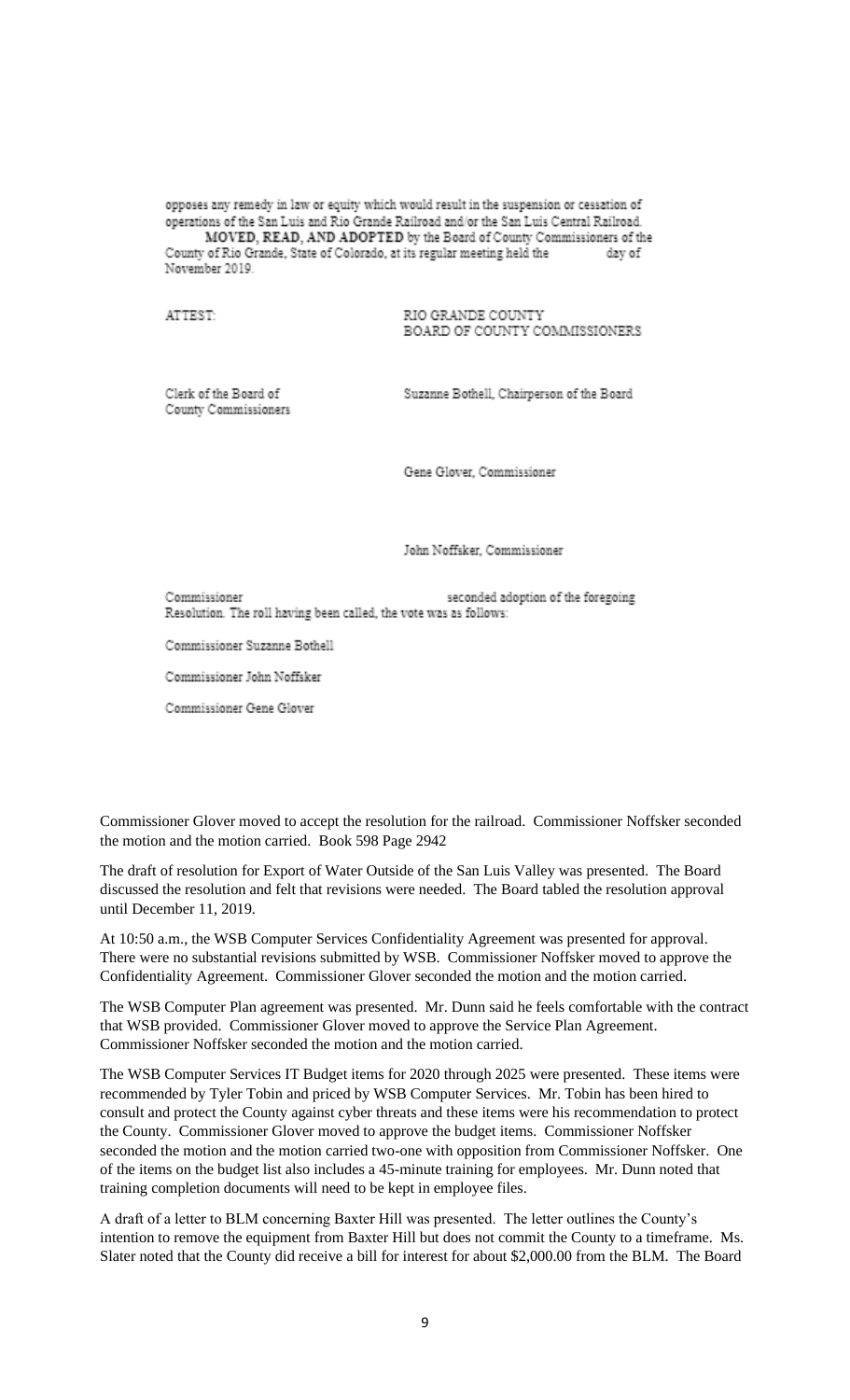agreed that the letter represents the County's position on this matter. Commissioner Noffsker stated that the Board needs a copy of the original lease.

# **Unfinished Business**

At 11:50 a.m., a letter to Mr. Jim Edwards, landowner at Airport regarding his water supply was presented. Mr. Dunn explained the history of the property. The land was purchased years ago, and the building was plumbed into the well at the airport however, there is no documentation about the water usage. A letter of cease and desists may be needed to get action taken on this. Commissioner Noffsker noted that the Airport Board is dealing with process instead of having to put all airport issues through County administration. The Airport board is recommending this letter be sent to Mr. Edwards. Commissioner Noffsker also stated that more guidelines for procedures need to be created so that there is a clear process for combining lots without concerning County administration. After a cease and desist letter is sent Mr. Edwards can start the process of drilling a well. At this time the County covers all of the costs for this well.

The McCallister property was also discussed. After Mr. Don McCallister died, there was no longer an airplane or any reason for Cora Lee McCallister to live on the airport property. The Airport Board recommended giving her a year to leave the property, however this board will review this and address the expiration. Mr. Dunn will draft a letter for this situation.

At 12:00 p.m., Summitville was discussed with Mark Rudolph, CDPHE and Tom Malecek, Forest Service. Mr. Malecek explained that the draft deeds are completed with two quit claim deeds and two warranty deeds. The regional real estate specialist is reviewing the deeds and should be finalized within two weeks. Lucas at the AGO office has reviewed the deeds and is happy with the language on all deeds. Attorney general's office, EPA and the Forest Service office attorneys have reviewed the deeds. The deeds transfer all rights including water, mineral and timber to the County.

Commissioner Bothell asked if the snow plowing would be held off until later in the year so that snowmobilers can take advantage of the roads. Plowing a parking lot further up the road for snowmobile rigs to park and unload has been discussed. Mr. Malecek recommended that Mr. Rudolph, the District and the snowmobile club representative meet to discuss how to best accommodate the snowmobilers. Mark Rudolph stated that he would like to continue to work with the County on Summitville and the snowmobile community to find a resolution for this problem. He did state that it won't be possible this year to delay plowing. Mr. Malecek recommended that working with the Powder Busters to expand their trails to accommodate the clubs for next winter.

Mr. Rudolph stated that he will be sending an email with supervisor's contact information so that the Commissioners can send recommendations and state if they would like to continue the relationship with Mr. Rudolph on the Summitville project.

Allpine Title is doing the closing and CDPHE will be covering closing fee.

# **Commissioners and Administrator Updates**

Ms. Slater reported that the Federal Homeland Security Grant Audit report has been received. The audit report outlines recommendations for the grant, many of the recommendations were the same as on the 2017 audit. Many of the recommended policies can be found in some of the department policies and can be duplicated. The recommendations have statutes attached. If these audit recommendations are not followed, these funds may not be available.

Ms. Slater presented a financial report which included an updated budget report.

The Board discussed the issue of the newspaper article that did not represent the County's intention concerning the Railroad. Commissioner Glover stated that Rio Grande County is not buying the railroad, the intention is for Rio Grande County to recover taxes and continue to have a railroad that is working within the valley.

The Board decided that a response to the newspaper would be beneficial. Mr. Dunn recommended that the following statement be made, "The County's primary interest is to have an operating railroad and if possible, for the County to recover the property taxes. The County does not however have the intention to acquire the railroad." This would be the Board of County Commissioners official position on the Railroad. Mr. Dunn recommended that this be the statement if press approach the Commissioners about the railroad. If other comments are made, it needs to be clarified that it is a personal statement and not attributed to the County. Commissioner Noffsker stated that he has been speaking on behalf of the COG not the County.